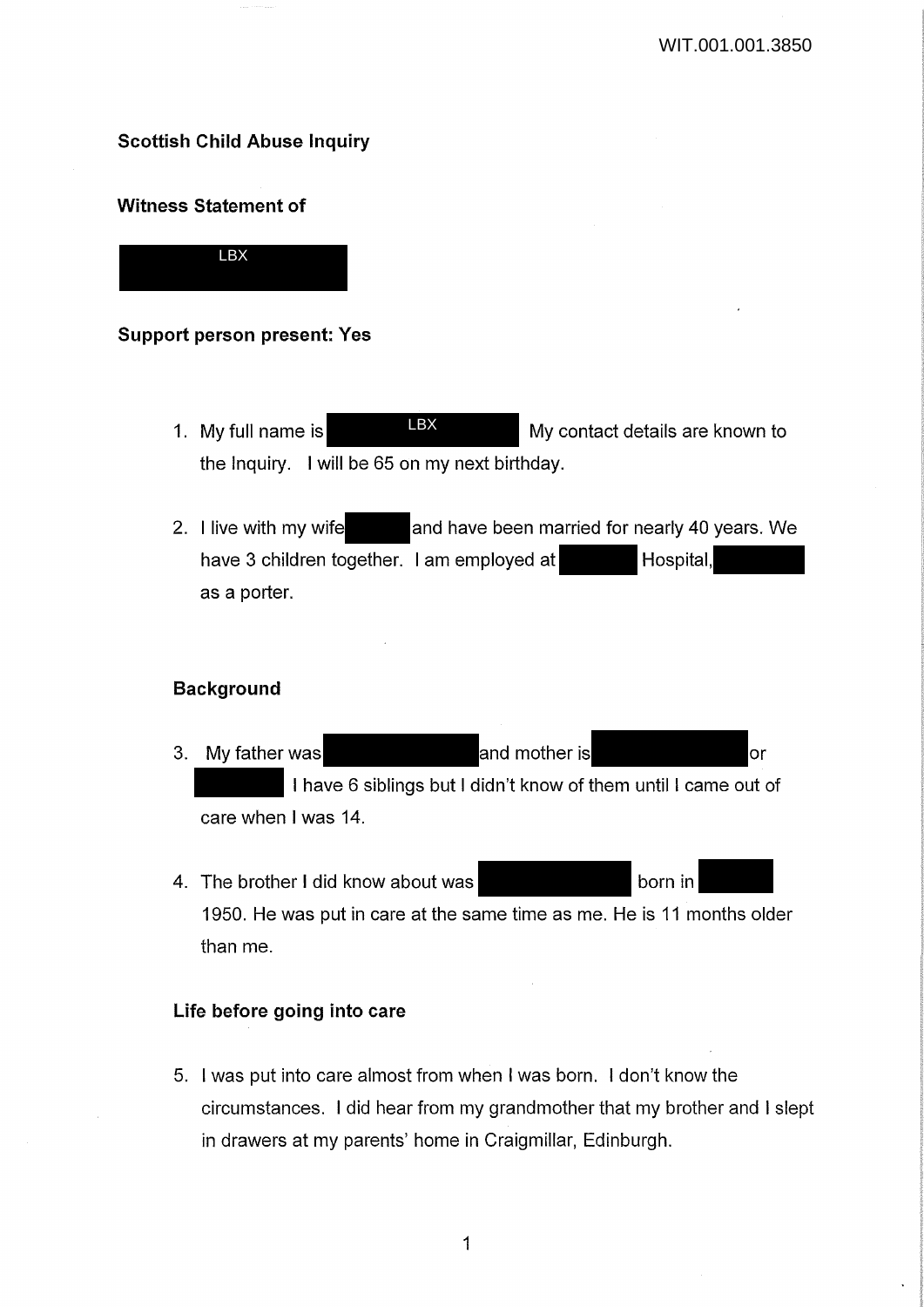# **Institution - Clerwood Children's Home**

- 6. I went into Clerwood Children's Home, Edinburgh at 5 months' old although I don't know the exact date. There is an entry on my medical records dated 1952.
- 7. By the time I was one year old, I was at Nazareth House, Lasswade, where I was for a number of years.
- 8. A letter I received from Nazareth House confirmed I went there until I was sent to Redhall Children's Home on 1961.

9. I do remember being there. My brother **followed**.

# **In the care of my parents 1958 until 1960**

- 10. There was one period, it seems, between 1958 until 1960, when my brother and I were returned into the care of our parents.
- 11. My brother and I went back to my father's house in Craigmillar. The two of us arrived back at the family home in Craigmillar. Both of my parents were there.
- 12. We were eventually put back into care. My father had beaten my brother and I severely. I don't know the reason, I don't remember doing anything wrong because I was used to being fairly well behaved. He got us into a room and battered us with a belt.
- 13. He beat us so bad that I couldn't sit down at school. It was discovered that we were all cut, so we were taken away.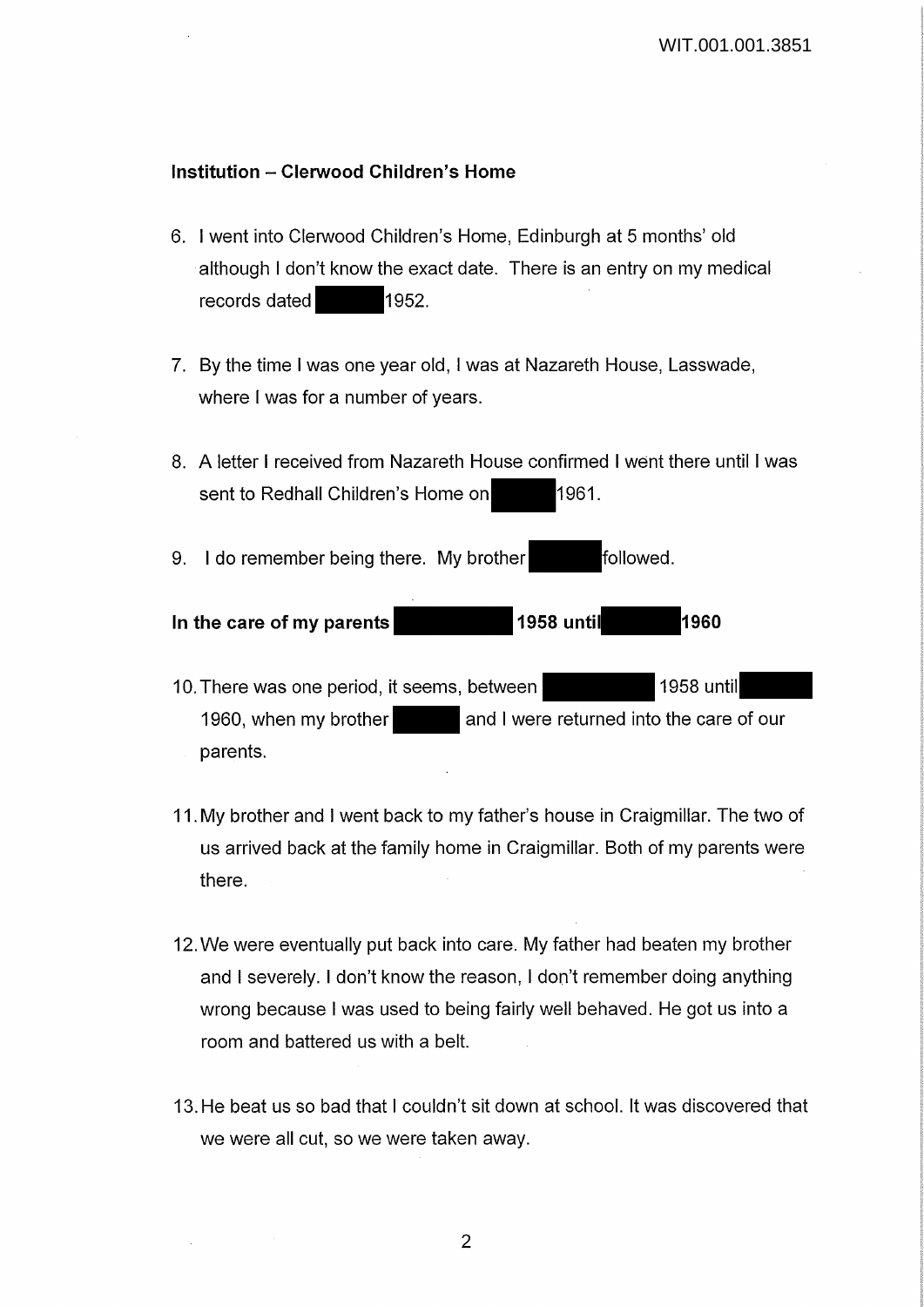- 14.1 am not actually sure if I went back to Nazareth House or if I went to Redhall. I can't remember. The records available suggest I was returned to Nazareth House.
- 15. My father was jailed because of what he did to us. We were hurt on our buttocks and back. I don't know why he done it. I remember the incident; it will always live with me. He was a mad man. My mother was there, she was frightened of him.
- 16.1 think the date between 1958 and 1960 was the time I was living back home and was when my father beat my brother and I. All we wanted was loving parents.

# **Institution - Nazareth House, Lasswade**

17.1 stayed at Nazareth House, Lasswade, during two periods, until I was about 9. A letter I received from Nazareth House confirmed that I remained there until 1958, when I was discharged but was readmitted on 1960. I was finally discharged on 1961.

# Routine

# Mornings and bedtime

- 18. At Nazareth House I slept in a dormitory with lots of beds. There were 2 rows and a couple down the middle. I would say 10 or 12 in each row. Maybe about 20 in total.
- 19. Most of the boys were quite scared and just got their heads down; there were a couple of them who would talk. You weren't allowed to talk. I don't know where the nuns were but suddenly they would appear and shout "no talking".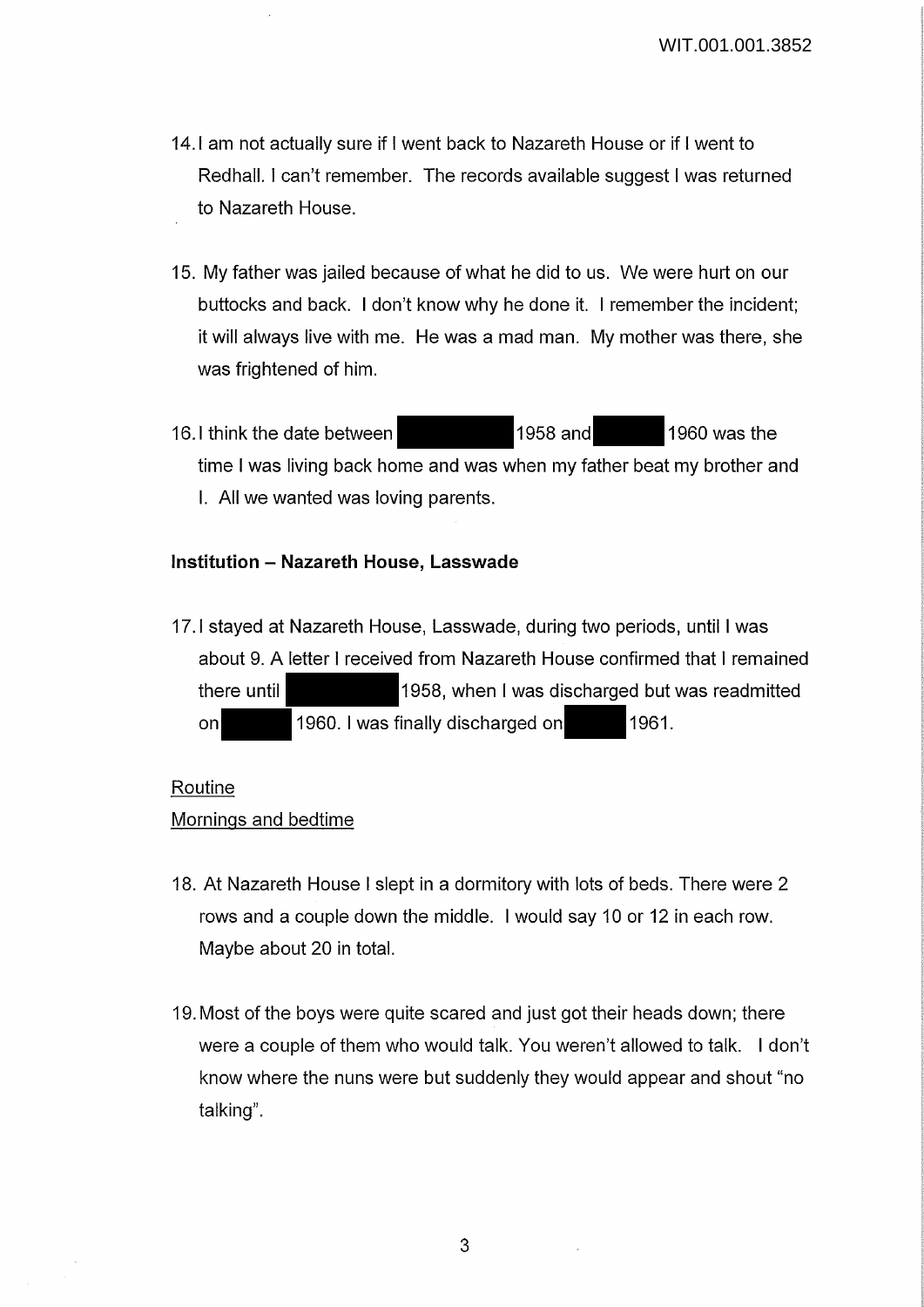- 20. My brother wasn't in that dormitory. He was in a different one. I don't know if it was because I was younger than him, but I don't think a year is a lot of difference.
- 21.1 was a bed wetter, same as my brother. That was a problem, a big problem. That was where the fear kicked in.
- 22. When we wet the bed, we had to gather up our bedding, take our pyjamas off, and stand in our underpants and go down to the hall downstairs and stand in a row and where you had to put your sheets in the corner. Then they would put you in a cold bath. I was a bed wetter in all the homes and when I was 16, I was still wetting the bed. I tried to hide it a few times as I knew what was coming. I tried that but when I went down for breakfast they checked my mattress and I got hauled up.
- 23. There were other children who wet the bed; a lot of kids wet the bed. You had to get up and the nuns would be there and one of them would shout 'bed wetters' and you had to strip and strip your bed. We weren't allowed to talk. My mattress would be wet, no rubber sheets, just old fashioned mattresses with horse hair. I think they put another one on it, I am not sure if they put them to the laundry. I don't know what they did with them but you got fresh bedding.
- 24.1 used to try and stay awake as long as I could to go to the toilet. I always remember that, but I still wet the bed. I probably didn't drink enough, maybe that's where the illness I had when I was older came from, not drinking, through fear.
- 25. It was a cold bath and we were told to "scrub yourself, scrub your sins off, you're a sinner".

26. On a normal day, I wet the bed so I went through what I have already told you. Then down for breakfast, although maybe we had to go to the chapel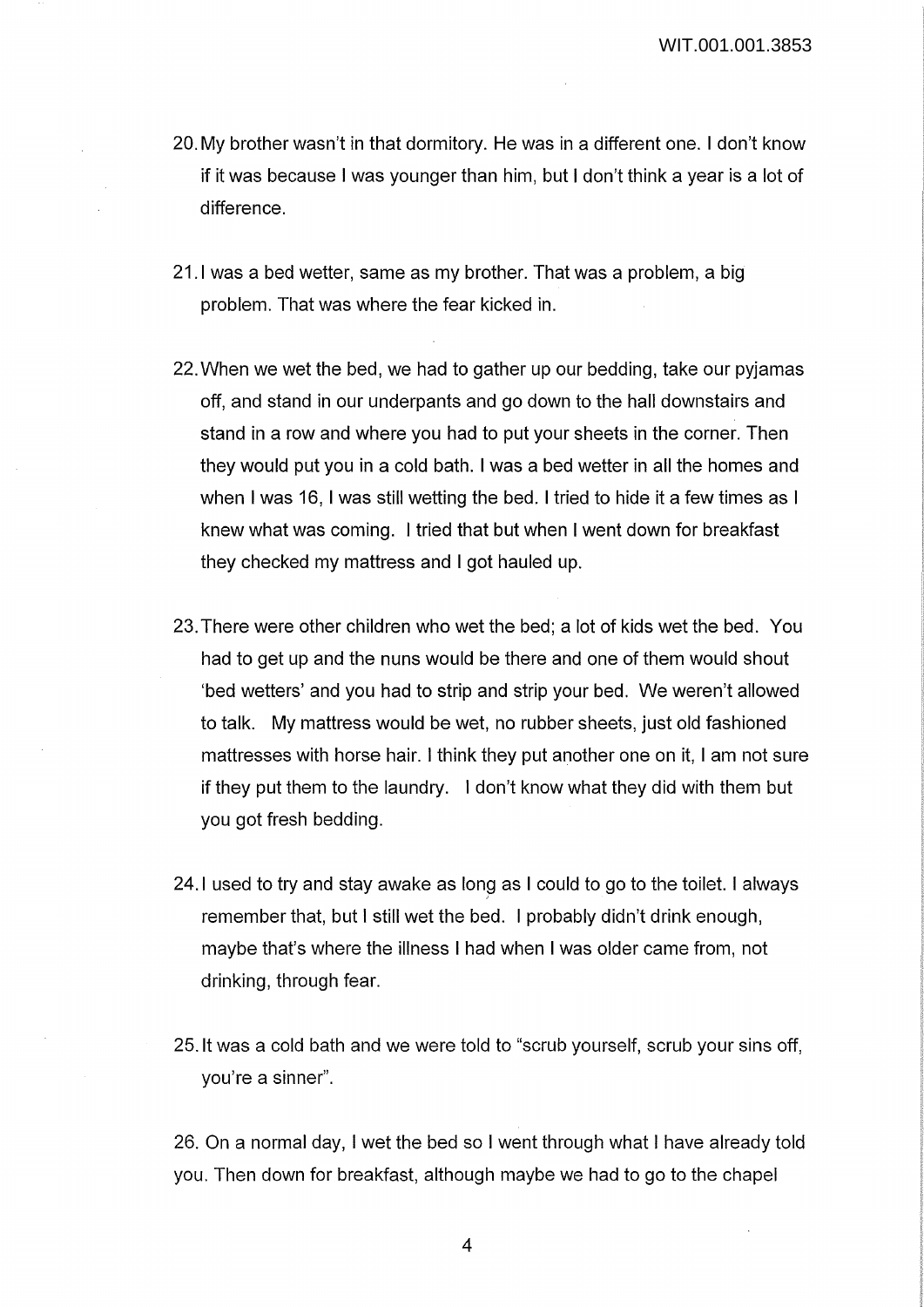first. They were quite strict about religion. I can't remember if breakfast was after or before chapel, every day.

27. We went every day to chapel to say a prayer. After that I would clean the chapel.

28. Bed time was fairly early, about 7 o'clock. I had no watch. Everything was timed. That's why I am a man of times, even with my family life. Everything was timed, it was drilled into me. I felt sorry taking it out on my kids, because everything in this world is timed. Supper time, breakfast time, Christmas time, summertime, winter time, everything is timed.

29. It was always brutal and the only time I looked forward to anything was when my grandmother came to visit.

### Visits

30. The only time I looked forward to anything was when my granny visited. My auntie would bring her to see me and but it stopped and I thought she was maybe dead.

31. Me and just sat there, but the nuns would mill about and I think they were listening to what we were saying. We used to get things off them like sweets, and when we went back in the nuns would take them off us. We never saw them again.

# Food

32. It was a big dining room with just boys in it. The food was rotten. You were forced to eat it. You were forced to eat it even if you didn't like it. I was forced. Two nuns would come and one would hold my head back and the other would put the spoon in my mouth and make me swallow it, like tapioca, and I hated it.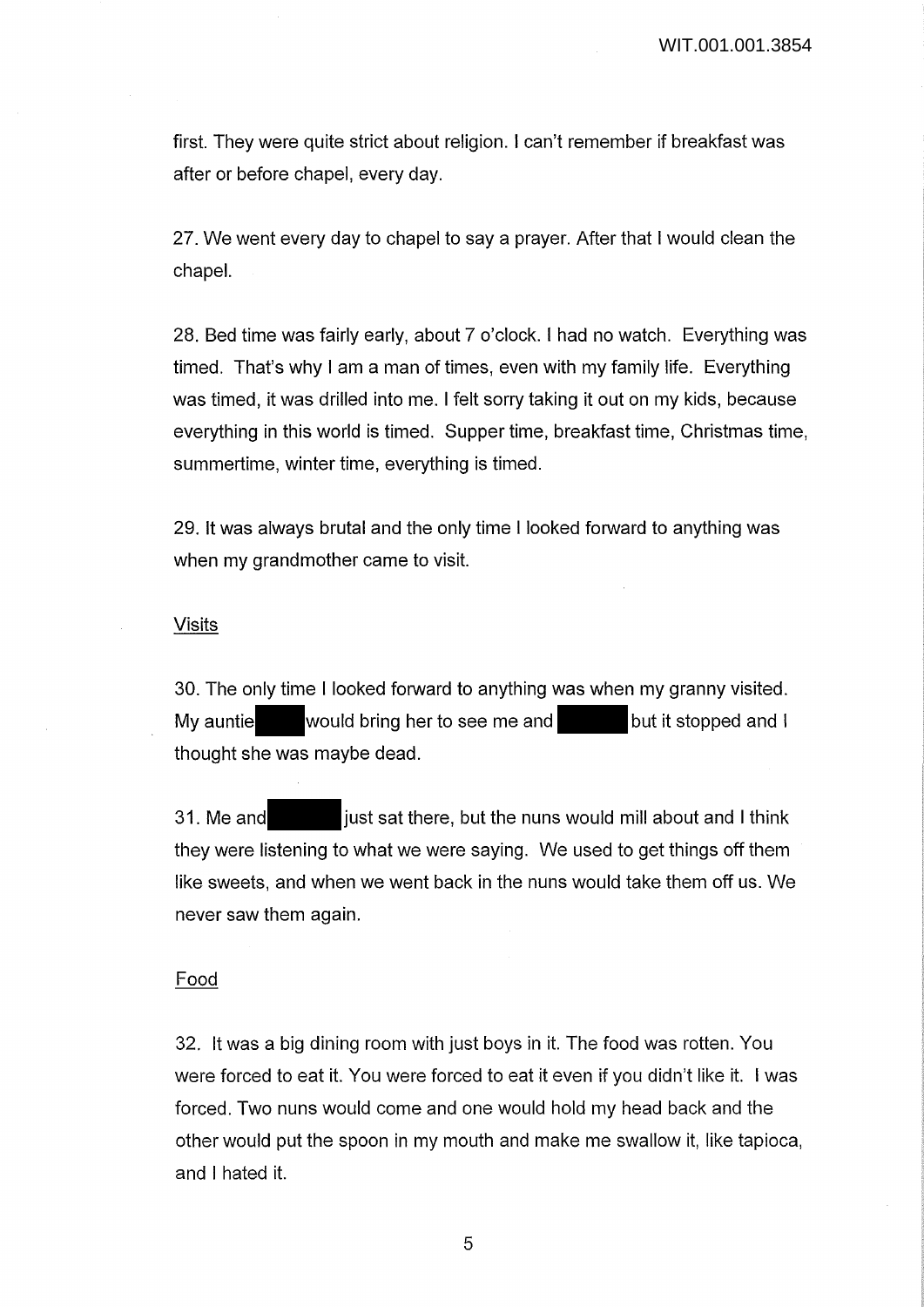33. They would pull my hair back and down with the food. I was probably about 3 or 4 years then because I just hated the food. This happened more than once. I don't remember it happening after I was 4 or 5 years as I just toed the line. I just did it. I wasn't wanting the shit. I just thought 'give into them'.

#### School

34. I don't remember going to school at all. I don't remember a school, I don't remember any education. I must have got some kind of education.

35. I worked in the home, I cleaned the chapel. The bigger boys lifted the pews as I was still young and we would wash the floor, then polish it and we had cloths under our feet. I was about 4 or 5 then and that was my job.

### Birthdays / Christmas

36. I cannot remember my birthdays. I didn't know my birthday.

37. I do remember Christmas as it was in one of the nun's rooms. You had to go and get your present. I remember getting cars and a football. We got to keep them and play with our toys when you had time. I don't remember if we had Christmas lunch.

#### Medical care

38. I don't remember seeing a doctor at Nazareth House.

39. I can't remember any of the details on my medical records happening.

# **Abuse**

40. My first memory of Nazareth House was "brutal". I was pulled, shoved about and hit by the nuns. They were very, very strict. Anything you done wrong you were punished for. I remember going to the chapel one day and I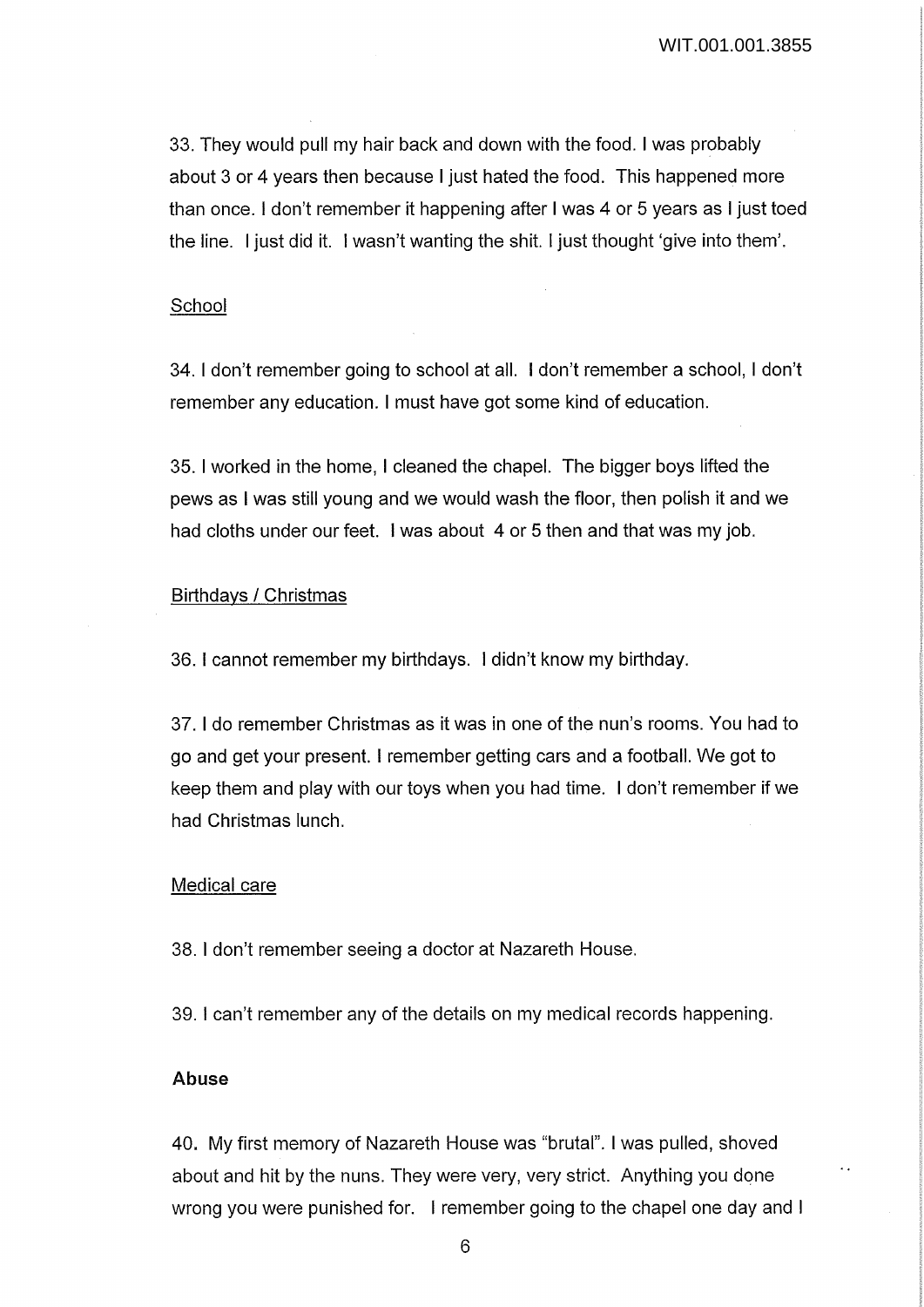didn't bless myself and a nun practically dragged me along to the end of the pew and stood right beside me until I blessed myself.

41. I just felt uncomfortable there with the way the kids were treated. missed my brother.

42. The nuns used belts. If you did anything wrong you were punished. Out with your hand and you were strapped on the hands. I wasn't strapped anywhere else, only on the hand.

43. I don't remember any fun at Nazareth House. I remember playtimes, they had quite big grounds so we used to have a wee bit of fun out there, but we would be wary as the nuns would be walking about.

44. I don't remember any names of the other boys, or making any friends. There were other boys there my age. There were girls there too, but the girls were always separated. No interaction with the girls at all. They made sure of that. They were strangers to me so I just got on with it. I had no choice but to get on with it and live with the regime.

45. I can't remember any other staff other than nuns. I can't remember any of the other children other than my brother.

46. I don't remember any of the nuns or staff being nice to me. There was no care. No care whatsoever.

47. I got into trouble a few times when I asked about my brother because they kept us apart. I used to look to see if I could find him. I couldn't see him in the room one morning and I thought 'where is he?' This went on for a few years and I couldn't see my brother and I thought 'where the hell is he?' I asked why and the nuns said he was in isolation. I tried to question them and I asked them why, and they said 'you don't ask us questions!'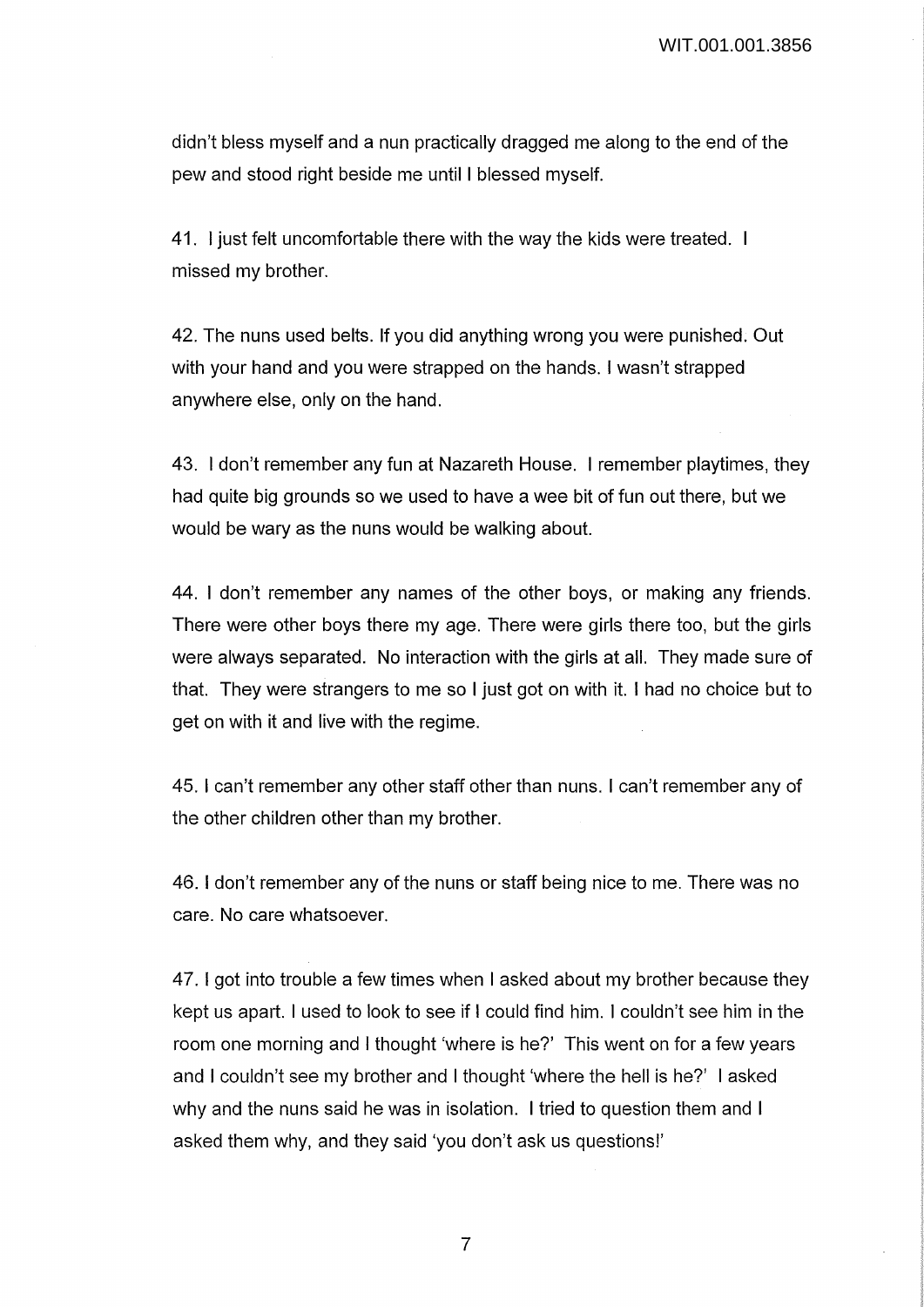48. I thought nuns were supposed to be caring, there was no care. I can't remember the nuns' names but I can remember their faces.

| Another Institution |
|---------------------|
|                     |
|                     |
|                     |
|                     |
|                     |
|                     |
|                     |
|                     |
|                     |
|                     |
|                     |
|                     |
|                     |
|                     |
|                     |
|                     |
|                     |
|                     |
|                     |
|                     |
|                     |
|                     |
|                     |
|                     |
|                     |
|                     |
|                     |
|                     |
|                     |
|                     |
|                     |
|                     |
|                     |
|                     |
|                     |
|                     |

 $\sim$ 

 $\sim$ 

 $\sim$ 

 $\bar{\mathcal{A}}$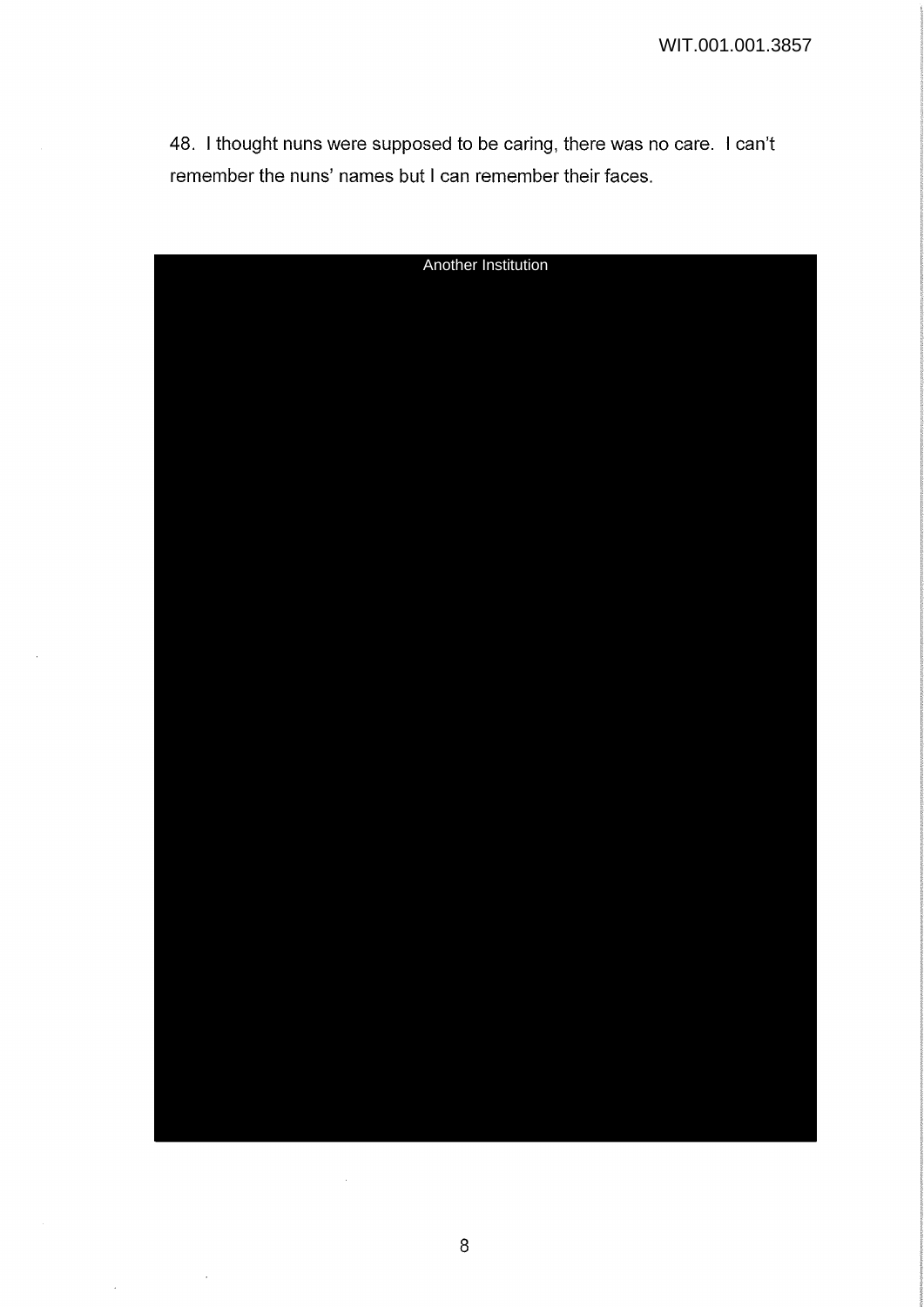

# **Institution- St Ninian's School, Falkland, Fife**

56. I was about 13 years old when I went to St Ninian's sometime in 1965. I was growing into a young man. I was there until I was 14. I don't remember my first day. I just remember the size of the place. It had lots of boys at it, no girls.

57. There were fights, but I didn't experience any trouble with any of the other boys. I learned to be disciplined. I learned that from my younger days and just got my head down. I hated the place. If you were self-disciplined and stuck to the rules right away you got on better.

## **Routine**

58. We stayed in dormitories and there was a lack of privacy.

59. The brothers were in charge at St Ninian's. I remember one because I think he hated me. It was LNC LI called him Brother LNC LI remember him because he sexually abused me.

60. It was alright at St Ninian's when I wet the bed. No cold baths. You just got in the shower.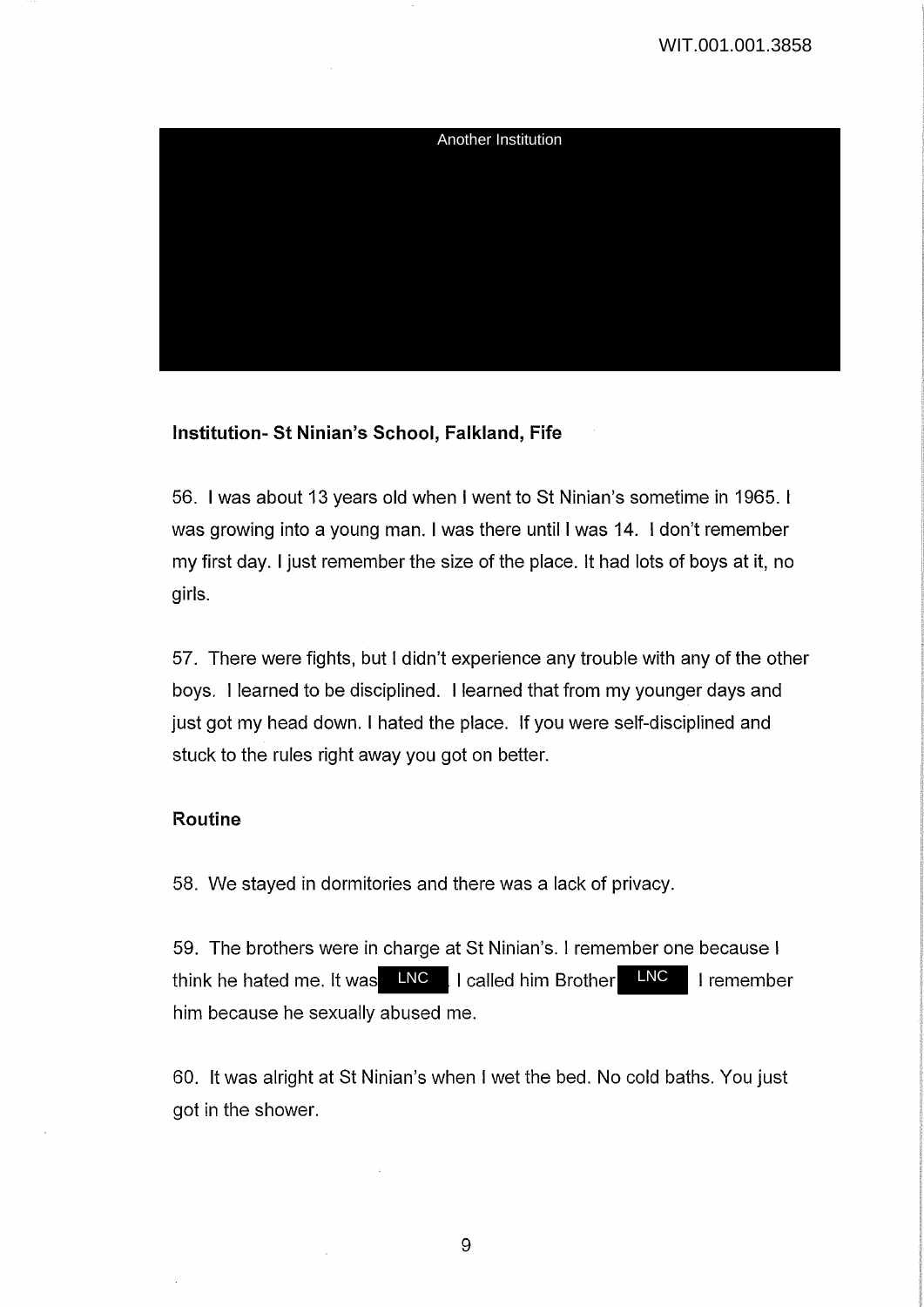### School

61. I remember going to school there and being taught. I don't remember picking any subjects. I just done the ones they gave me. There were civilian teachers and I got on alright with them.

### Medical care

62. I think I took nephronitis, a kidney problem, in St Ninian's. I was taken to Ochil Hills Hospital.

63. I was very ill. I wasn't in hospital too long, I remember being quite unwell, and having no visitors. My mother and father didn't visit, I don't know if they knew about it. I don't know if it was caused by lack of drinking and I took an infection. Maybe because I tried not to drink a lot because of the bed wetting.

### **Abuse**

64. Brother LNC got in bed beside me and touched me. He was clothed, and I had my pyjamas on. He touched me everywhere. I don't like saying that because it makes me feel dirty when I talk about it.

65. He touched my genitals and it happened quite a few times. It didn't happen every night, maybe because he was off duty. I didn't react to it or look, I froze. I hated what was happening. I was thirteen when it happened and just starting adulthood as I call it, maturity. I wanted more privacy.

66. Brother LNC was tall with black hair and heavy rimmed glasses. I think he was Scottish. I would say he was about 40. When he got into bed beside me his body was close to me.

67. I always thought because I was still a bed wetter there, maybe he was checking to see if I had wet the bed. That's what I thought; maybe he is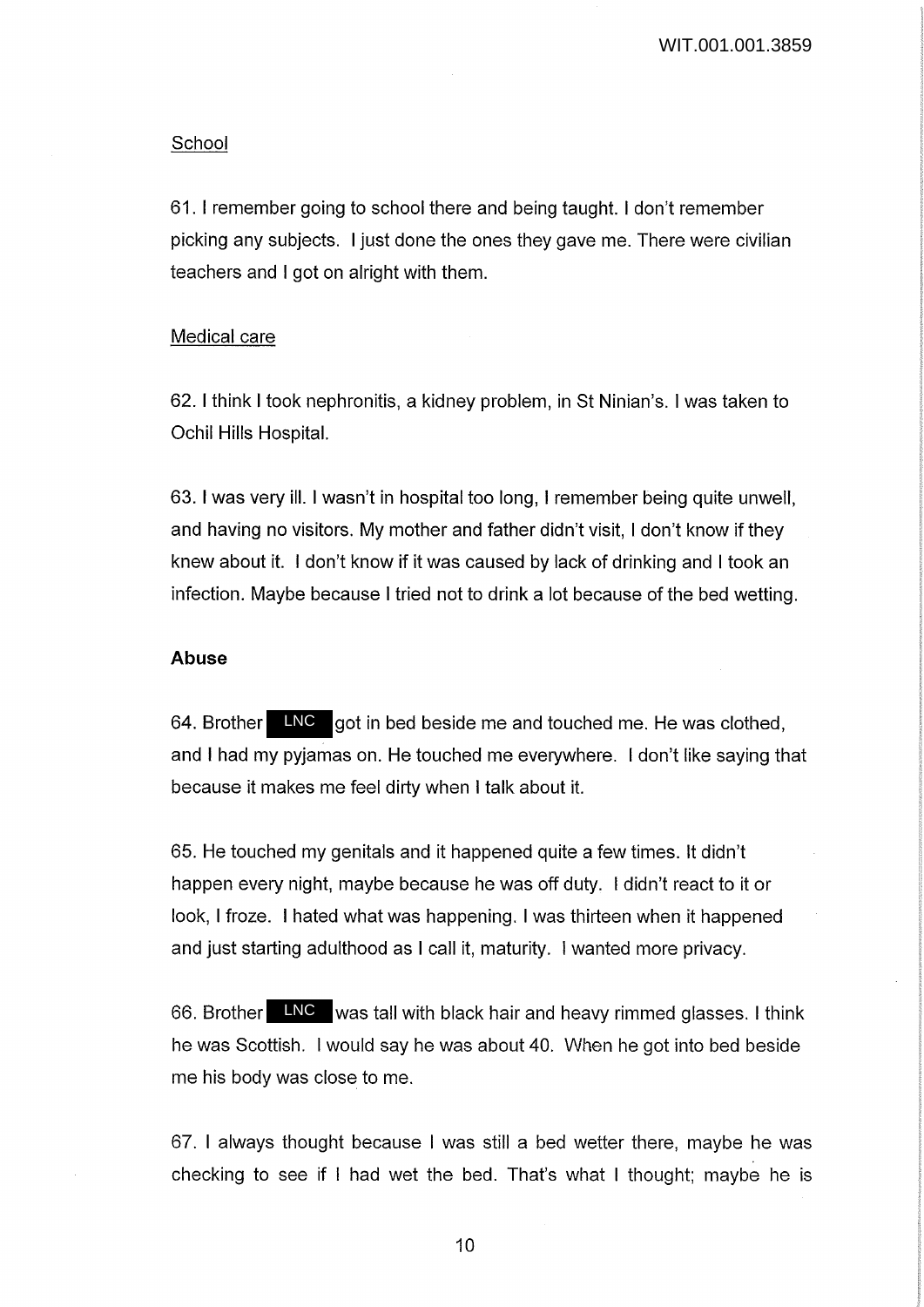WIT.001.001.3860

checking but why not just feel the sheet? That's what I thought he was doing. I continued to wet the bed until I was 18 or 19.

68. I think a lot of the boys would have been sleeping when it happened. Like I said I wasn't asleep as I was worried about wetting the bed and getting up to the toilet, but I heard the brothers in the dormitory but I daren't have moved.

69. I think Brother LNC was some kind of sport person because he put me in the rugby team although I had no interest. He was the teacher. I think when I reflect on it, he liked to be amongst young boys. You know what rugby is, it's a close touch body sport. I think he enjoyed it.

70. I watch a lot of rugby and I know what rugby is about. I used to see him when we got into a ruck and I used to hit him.

71. I think it was his way to get to boys, handling them. I think that's why he put me in the team. Brother LNC touched me during the rugby and during the ruck, I could feel his hands. It wasn't a mistake and was his way of getting at boys.

72. I always felt Brother LNC was watching me. I was watching him as he was watching me. He was watching the other boys in the showers. In the shower there was no privacy. There would be 5 or 6 boys go in the one shower and wash away, which I wasn't happy with.

73. I remember  $\Box$ NC standing at the sink watching quite often. I remember him being there quite a lot. We were told to shower at nights, most nights especially after rugby. We would go to other schools to play rugby and I was terrified to take my clothes off and come out.

74. I feel LNC hated me. He used to give me the belt quite a bit. All he taught me was rugby. I am sure he did teaching, but I tried to avoid him as much as I could but it wasn't easy.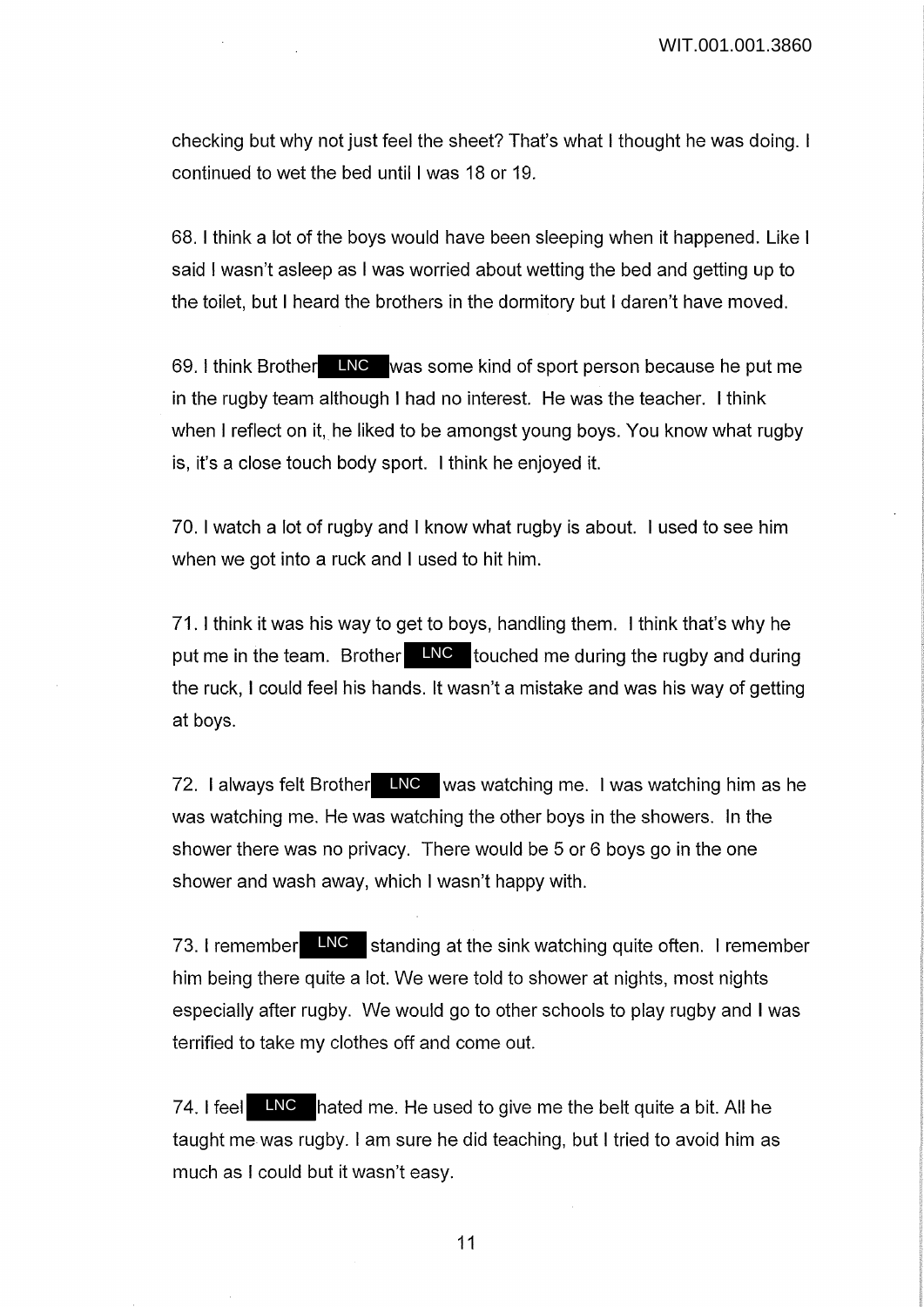75. I would get belted for trivial things. I was quite quiet, but I was getting older and I would start talking but he didn't like you to talk. I don't know why, but he loved giving me the belt, he thrived on it. I was belted on the hands. It was embarrassing getting the belt. You cried.

76. You got the belt for any trivial thing, like talking in the showers, you just had to go in there and do what you have to do and keep quiet. Everything was timed.

77. There was no one else in St Ninian's that I remember acted inappropriately towards me. It was just  $\Box$  MC  $\Box$  he was the worst guy in there to me. I don't know what I done to deserve it. I don't know why he took a dislike to me.

78. In the dormitory at night you couldn't speak, you tried to sneak a wee speak.

## **Reporting of abuse**

79. I didn't discuss what Brother **LNC** did to me with the other boys; I didn't discuss it as it was dirty. LNC

80. I never told anyone in authority at St Ninian's about **LNC** getting into bed with me. The first person I told about this was the police. I didn't tell my wife. I still haven't told my wife. I don't know if he was prosecuted. LNC

## Leaving institution

81. I can't remember leaving St Ninians and I don't know the exact date. I fell ill in there and ended up in hospital. I think that's why I got discharged.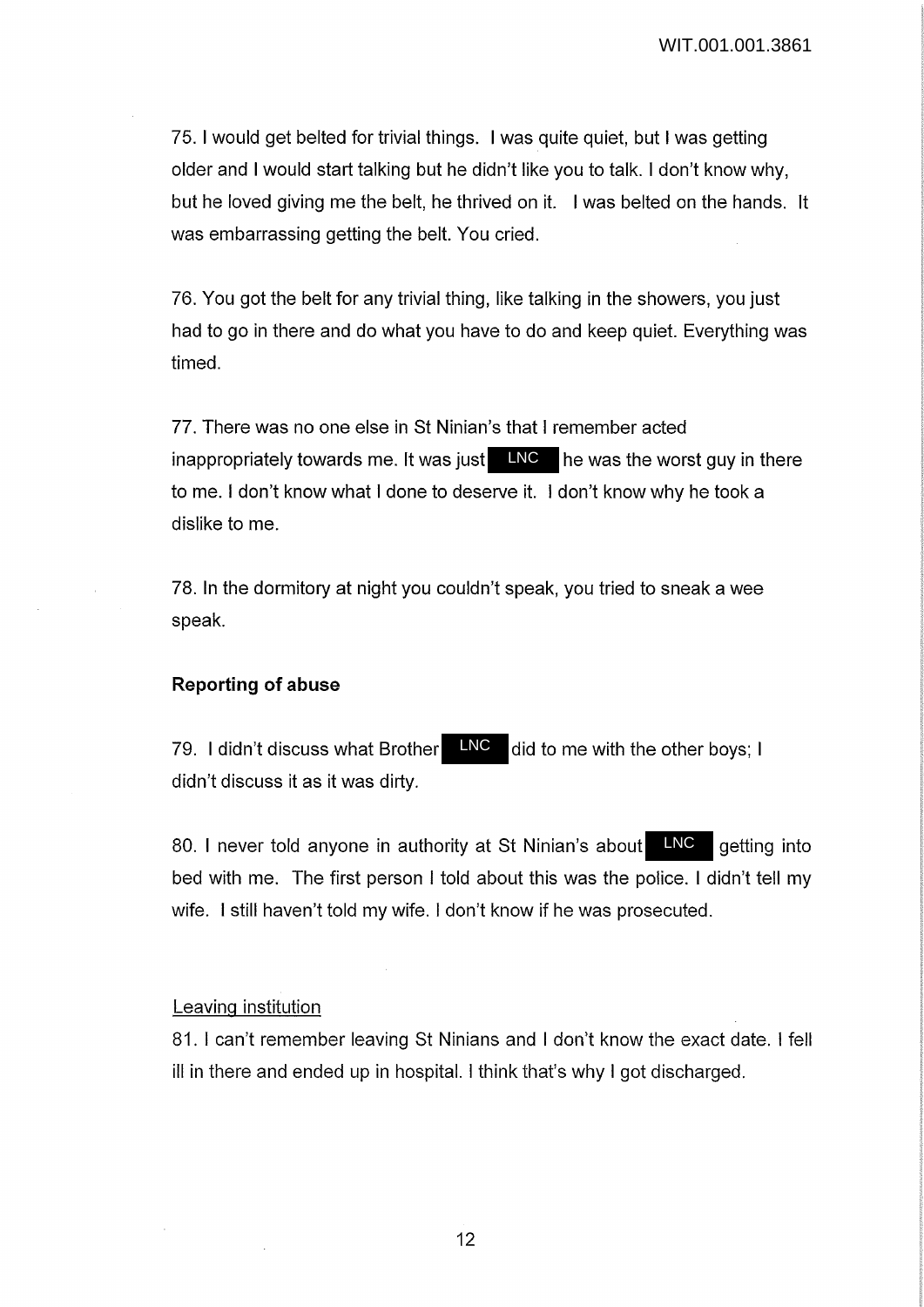#### **Institution - Ponton House, Magdala Crescent, Edinburgh**

82. The next place I went was Ponton House, Magdalala Crescent, just opposite Donaldson's School, Edinburgh. I don't know why they put me there. I was about 14, and it was 1966. It was a working man's hostel. It was men and I wasn't comfortable.

#### Leaving institution

83. I wasn't there very long. I got a job as a butcher boy but it didn't work out for me. The reason being I couldn't interact with employment. It was a complete change of life and I didn't enjoy it.

### **Life after institution**

84. I went on the streets after that. I left Ponton House and lived rough. I slept in Princes Street Gardens.

85. I slept rough for about 9 months and then I started to steal food. I was about 15 then. I got caught and I was locked up and got a social enquiry report. I was used to authorities so it didn't bother me. I wasn't put in a children's place or secure unit. I went back to the court and the judge said to me "you are an institutionalised boy" I always remember that. So he sent me to borstal for a year.

86. I was sent to Polmont prison. I done my time there, a year imprisonment. It was called borstal training.

87. When I was in there, I had a lot of time to think. I thought about hanging myself, but I didn't have the guts. I thought it was the only way to escape.

88. When I was released I just carried on the same route. I used to hang around in Drylaw. and I got in with some criminals. I was happy with them,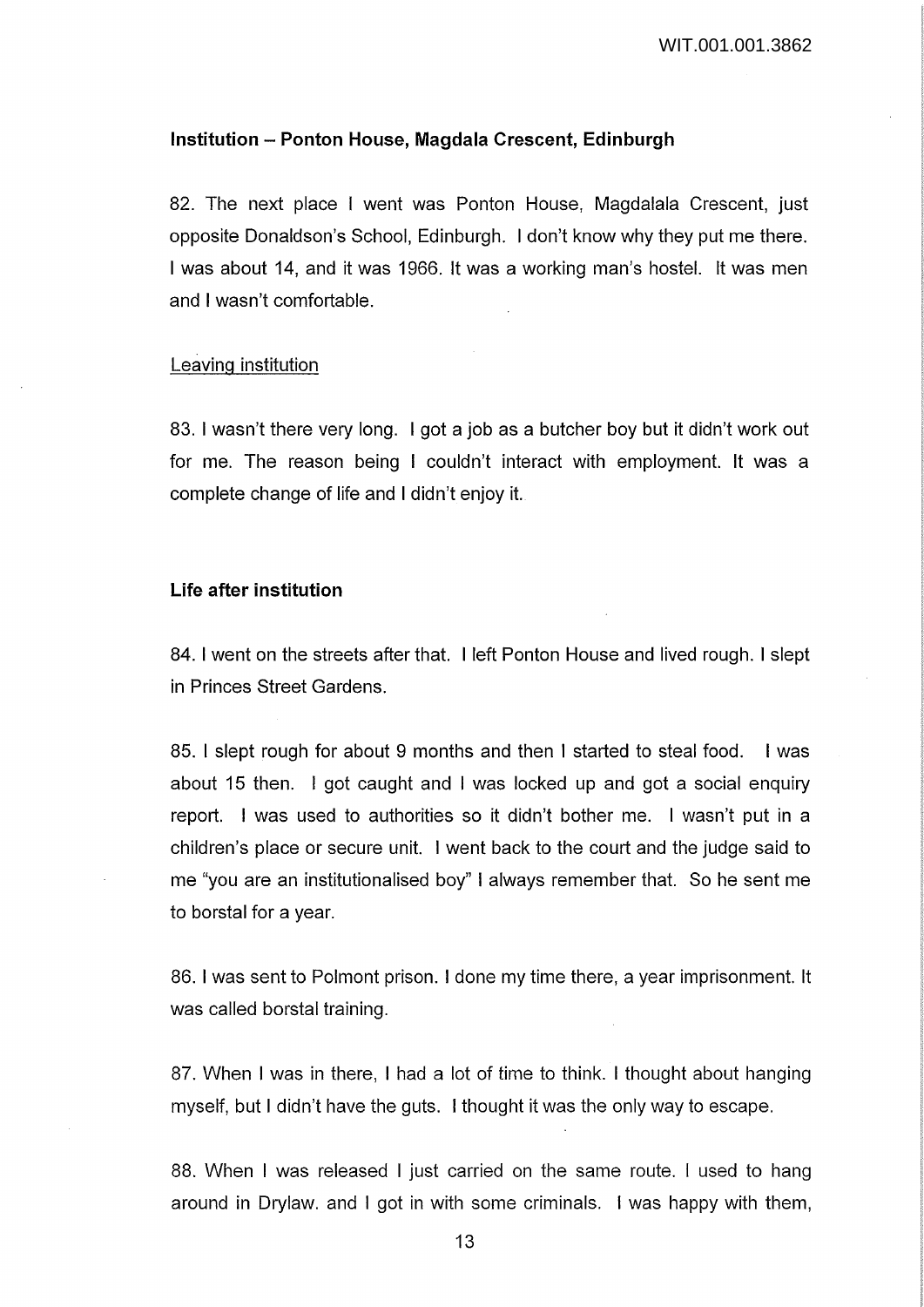although they were criminals. I had fun. I had no confidence with jobs. I felt myself becoming rebellious.

89. I started stealing out of shops to sell. I managed to get a wee bedsit, in town in Leith.

90. Then I went down south, to Gateshead and started stealing cars. I was 17 or 18 then. I came back up and carried on stealing and got myself a criminal record.

91. One day I went out to Patrick Thomson's, which was a shop in Edinburgh and I saw a girl. But I had no confidence with girls, no confidence whatsoever. When I was with the guys from Drylaw they had a lot of girls about them. I used to be at the back, as I couldn't talk to girls. I used to get a red face if they talked to me. I had no confidence at all in myself.

92. I went in to Patrick Thomson's, I was going into steal something and now that girl is my wife. She was watching me. I didn't steal anything. I caught her eye and she looked at me and that was it. That's my "rock".

## **Impact**

93. As a young man at St Ninian's, I wanted more privacy and that didn't happen. That has affected me all my life in the sense that when I got married I didn't undress in front of my wife as I hated being looked at. That was because of the dormitories and showers at St Ninian's.

94. I used to play 5-a-sides with some guys I met in Livingston and I never showered beside them. If I go for a shower now I make sure the door is locked.

95. I found it difficult to make friends.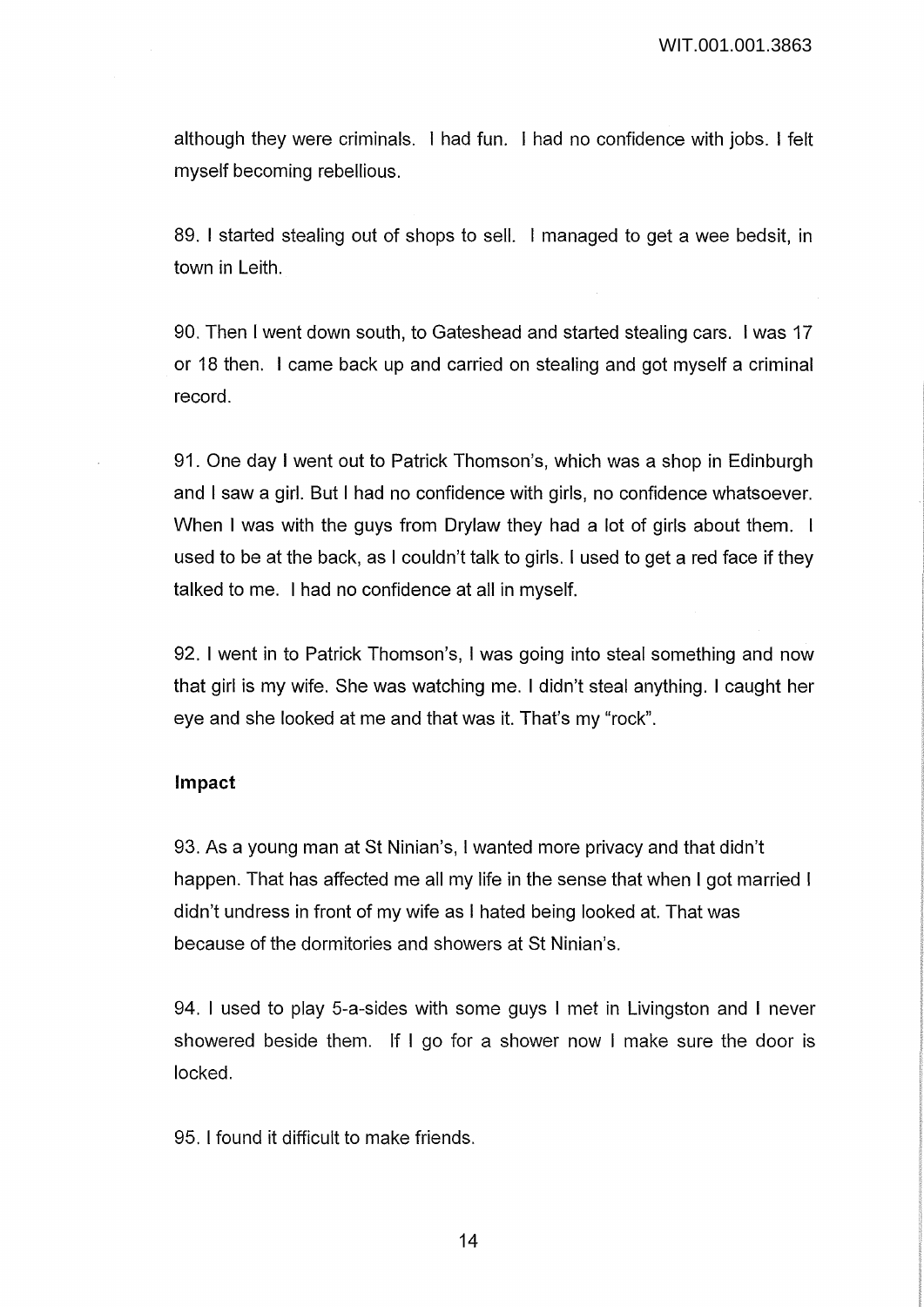WIT.001.001.3864

96. I was never shown any affection, that's why I can't show affection now. I don't say to my wife, I love her, because I have never been shown love. To give love you have got to be shown it. It never happened. Because things happened it was hard for me to tell my kids I loved them. I have never told them. I try to give them what I never had. I find it hard to cuddle.

97. I am very protective of my family. Sometimes I feel like I've not been a proper grandfather because I don't cuddle them and if it's a cuddle then it's just a quick cuddle. It's just the way I am. They always say I look sad but I don't want to tell them why.

98. I found it very difficult when I came out of the homes. I was out of work. It was lonely and difficult. It felt as if I needed the authorities as I didn't know what way to turn. I had to carry on life without my brother. I was 20 when I saw him again on a bus.

99. I have been treated for depression. I've had to go and see the doctor and he is going to give me what he calls "happy tablets" to try and make me a bit happier. They will take a while but I feel like I am not going to get happy again. It feels like the old days when I was unhappy when I was out on the street.

100. My daughter said "Dad they robbed 14 years off you, don't let them rob anymore!" When I talk about it, I seem to break down and I don't like breaking down at work because I feel paranoid. People say to me "why do you never smile?" I felt like ending my life.

## **Records**

101. The table in my medical records which I have given to the Inquiry was put together by my doctor **He gave me some cards**, and photocopies of my old medical records.